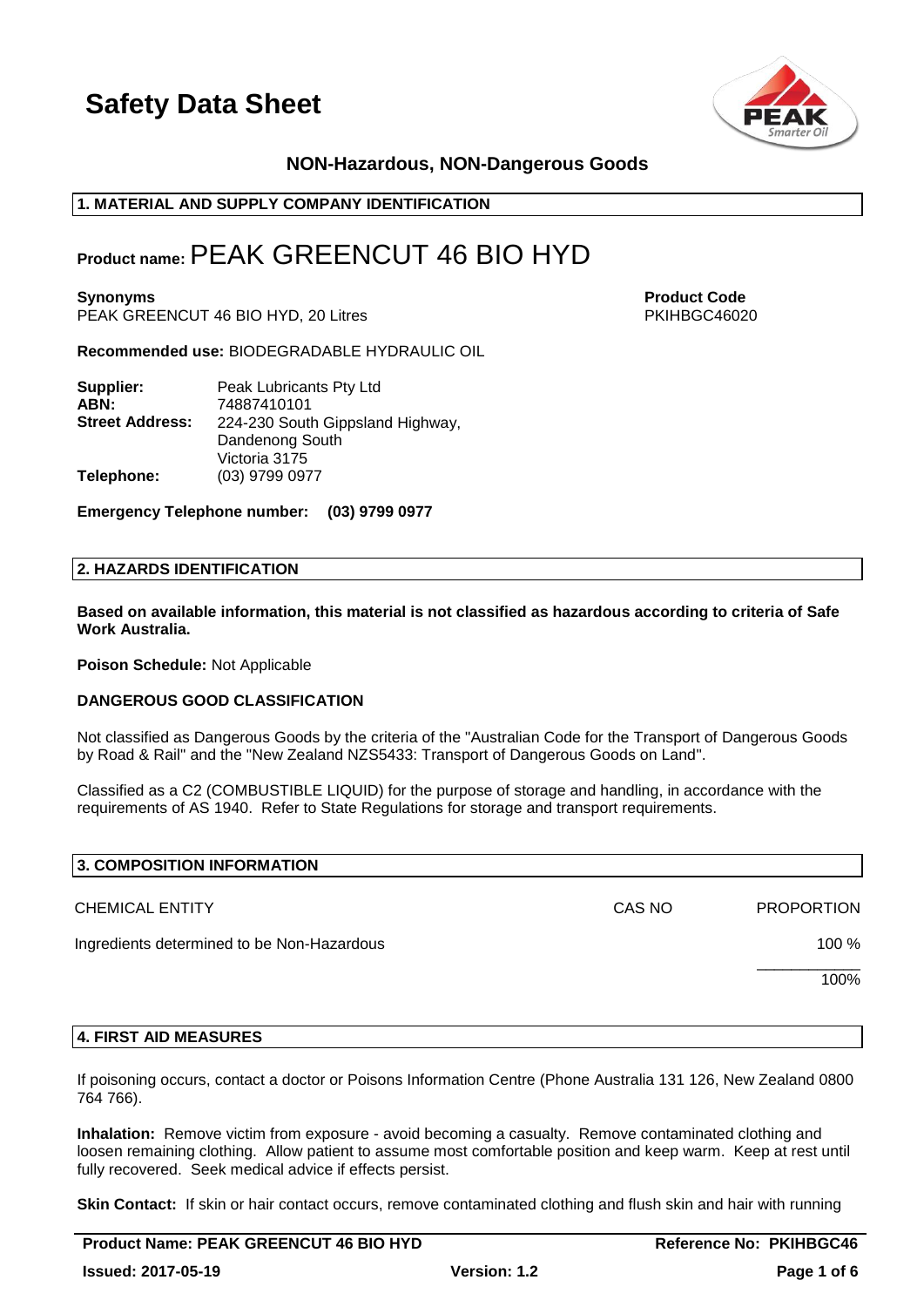

water. If swelling, redness, blistering or irritation occurs seek medical assistance.

**Eye contact:** If in eyes wash out immediately with water. In all cases of eye contamination it is a sensible precaution to seek medical advice.

**Ingestion:** Rinse mouth with water. If swallowed, do NOT induce vomiting. Give a glass of water to drink. Never give anything by the mouth to an unconscious patient. If vomiting occurs give further water. Seek medical advice.

**PPE for First Aiders:** Wear safety shoes, overalls, gloves, apron, safety glasses. Available information suggests that gloves made from nitrile rubber should be suitable for intermittent contact. However, due to variations in glove construction and local conditions, the user should make a final assessment. Always wash hands before smoking, eating, drinking or using the toilet. Wash contaminated clothing and other protective equipment before storing or re-using.

**Notes to physician:** Treat symptomatically.

## **5. FIRE FIGHTING MEASURES**

**Hazchem Code:** Not applicable.

**Suitable extinguishing media:** If material is involved in a fire use water fog (or if unavailable fine water spray), alcohol resistant foam, standard foam, dry agent (carbon dioxide, dry chemical powder).

**Specific hazards: Combustible liquid.** 

**Fire fighting further advice:** On burning or decomposing may emit toxic fumes. Fire fighters to wear selfcontained breathing apparatus and suitable protective clothing if risk of exposure to vapour or products of combustion or decomposition.

## **6. ACCIDENTAL RELEASE MEASURES**

#### **SMALL SPILLS**

Wear protective equipment to prevent skin and eye contamination. Avoid inhalation of vapours or dust. Wipe up with absorbent (clean rag or paper towels). Collect and seal in properly labelled containers or drums for disposal.

## **LARGE SPILLS**

Clear area of all unprotected personnel. Slippery when spilt. Avoid accidents, clean up immediately. Wear protective equipment to prevent skin and eye contamination and the inhalation of vapours. Work up wind or increase ventilation. Contain - prevent run off into drains and waterways. Use absorbent (soil, sand or other inert material). Collect and seal in properly labelled containers or drums for disposal. If contamination of crops, sewers or waterways has occurred advise local emergency services.

#### **Dangerous Goods - Initial Emergency Response Guide No:** Not applicable

## **7. HANDLING AND STORAGE**

**Handling:** Avoid eye contact and repeated or prolonged skin contact. Avoid inhalation of vapour, mist or aerosols.

**Storage:** Store in a cool, dry, well-ventilated place and out of direct sunlight. Store away from foodstuffs. Store away from incompatible materials described in Section 10. Store away from sources of heat and/or ignition. Keep container standing upright. Keep containers closed when not in use - check regularly for leaks.

Classified as a C2 (COMBUSTIBLE LIQUID) for the purpose of storage and handling, in accordance with the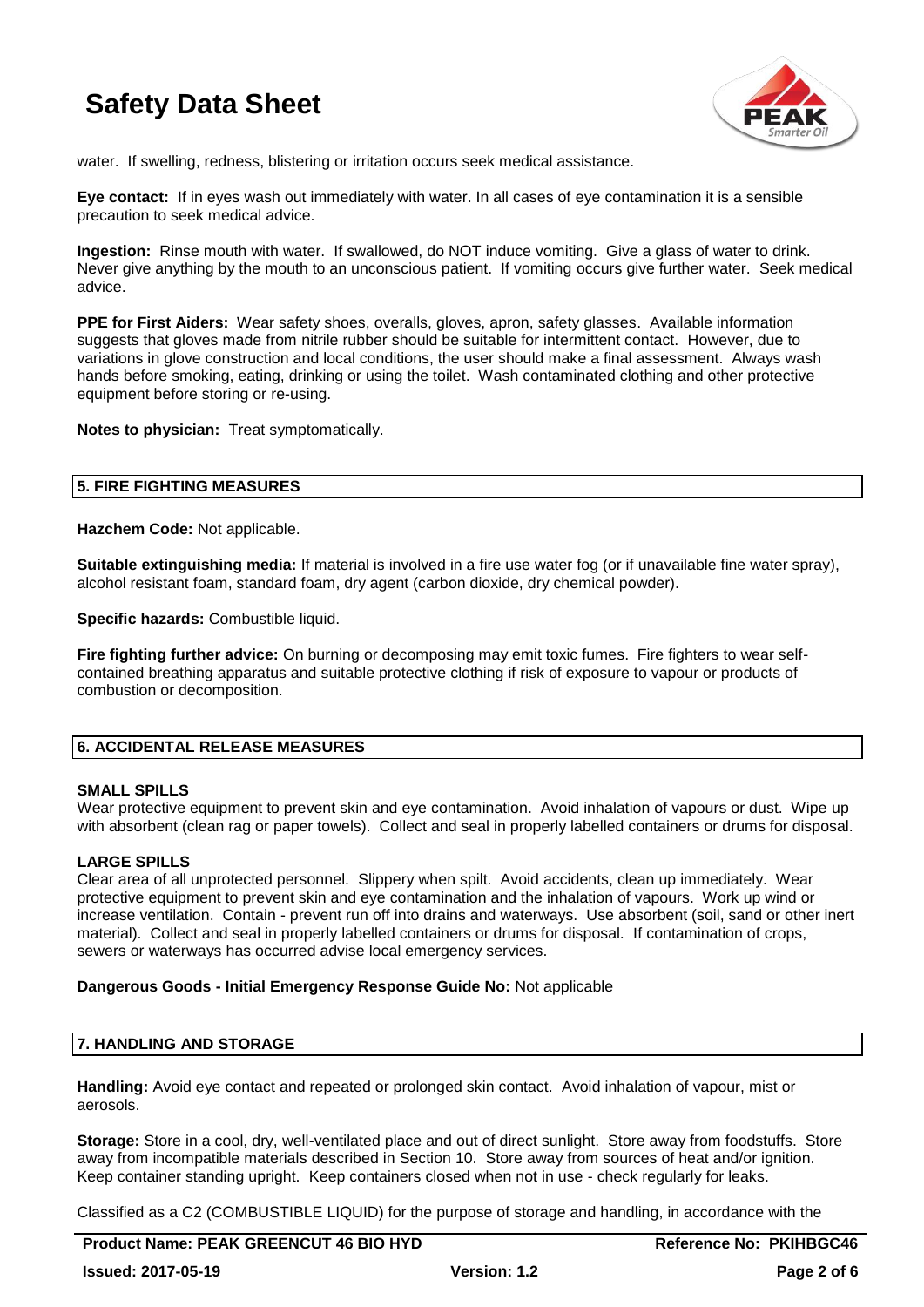

requirements of AS 1940. Refer to State Regulations for storage and transport requirements.

## **8. EXPOSURE CONTROLS / PERSONAL PROTECTION**

**National occupational exposure limits:** No value assigned for this specific material by Safe Work Australia.

**Biological Limit Values:** As per the "National Model Regulations for the Control of Workplace Hazardous Substances (Safe Work Australia)" the ingredients in this material do not have a Biological Limit Allocated.

**Engineering Measures:** Natural ventilation should be adequate under normal use conditions.

**Personal Protection Equipment:** SAFETY SHOES, OVERALLS, GLOVES, APRON, SAFETY GLASSES.

Personal protective equipment (PPE) must be suitable for the nature of the work and any hazard associated with the work as identified by the risk assessment conducted.

Wear safety shoes, overalls, gloves, apron, safety glasses. Available information suggests that gloves made from nitrile rubber should be suitable for intermittent contact. However, due to variations in glove construction and local conditions, the user should make a final assessment. Always wash hands before smoking, eating, drinking or using the toilet. Wash contaminated clothing and other protective equipment before storing or re-using.

**Hygiene measures:** Keep away from food, drink and animal feeding stuffs. When using do not eat, drink or smoke. Wash hands prior to eating, drinking or smoking. Avoid contact with clothing. Avoid eye contact and repeated or prolonged skin contact. Avoid inhalation of vapour, mist or aerosols. Ensure that eyewash stations and safety showers are close to the workstation location.

## **9. PHYSICAL AND CHEMICAL PROPERTIES**

| Form:   | Liauid                      |
|---------|-----------------------------|
| Colour: | Clear Yellow to Light Amber |
| Odour:  | Mild                        |

| Insoluble in water                |
|-----------------------------------|
| 0.916                             |
| N Av                              |
| N Av                              |
| N App                             |
| >180                              |
| N Av                              |
| N Av                              |
| N Av                              |
| $-17$                             |
| >200                              |
| N App                             |
| 46.0 cSt @ 40°C, 10.0 cSt @ 100°C |
| N Av                              |
|                                   |

(Typical values only - consult specification sheet)  $N Av = Not available, N App = Not applicable$ 

## **10. STABILITY AND REACTIVITY**

**Chemical stability:** This material is thermally stable when stored and used as directed.

**Conditions to avoid:**

Product Name: PEAK GREENCUT 46 BIO HYD **Reference No: PKIHBGC46 Issued: 2017-05-19 Version: 1.2 Page 3 of 6**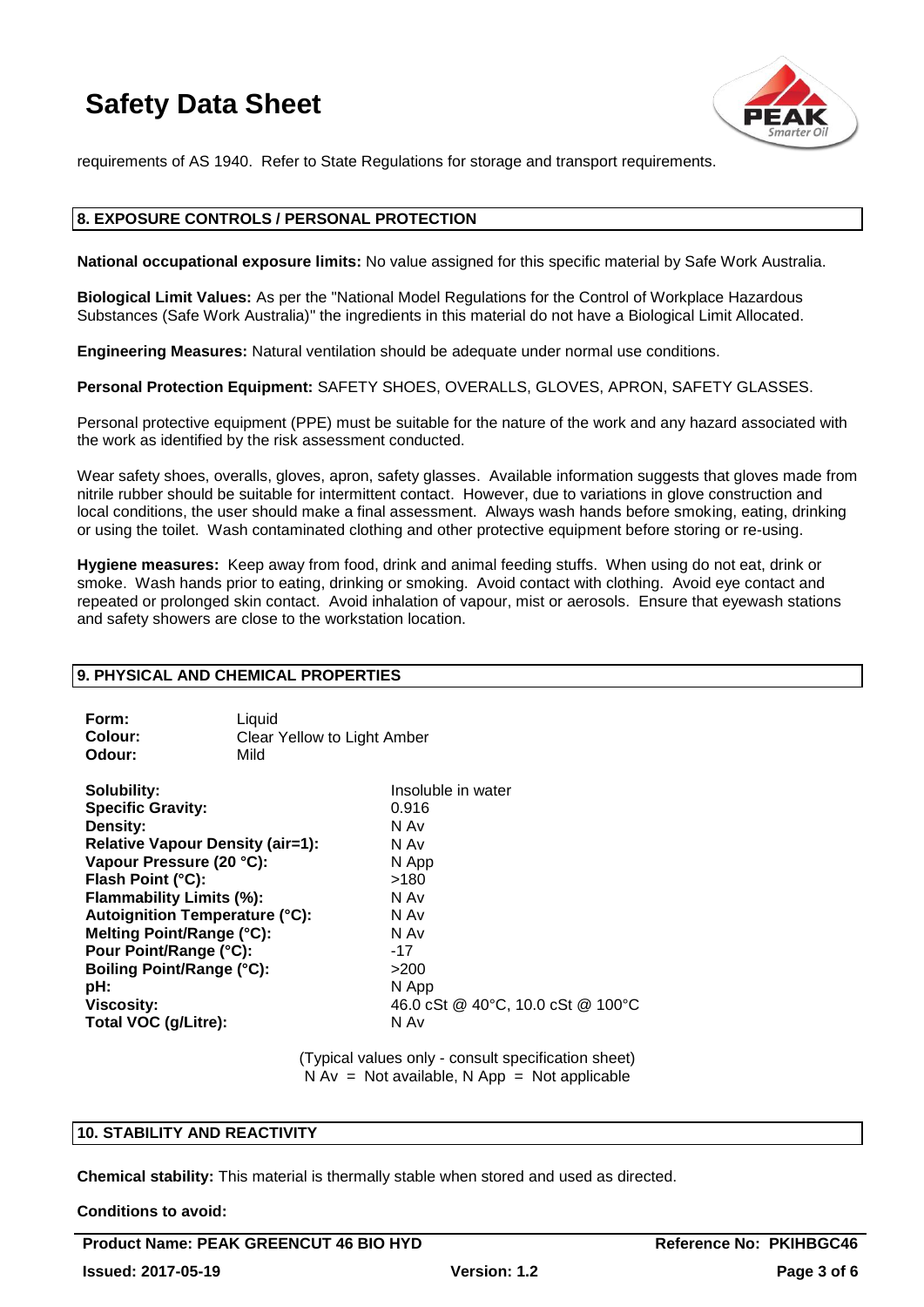

**Incompatible materials:** Oxidising agents.

**Hazardous decomposition products:** Oxides of carbon and nitrogen, smoke and other toxic fumes.

**Hazardous reactions:** No known hazardous reactions.

## **11. TOXICOLOGICAL INFORMATION**

No adverse health effects expected if the product is handled in accordance with this Safety Data Sheet and the product label. Symptoms or effects that may arise if the product is mishandled and overexposure occurs are:

#### **Acute Effects**

**Inhalation:** Material may be an irritant to mucous membranes and respiratory tract.

**Skin contact:** Contact with skin may result in irritation.

**Ingestion:** Swallowing can result in nausea, vomiting and irritation of the gastrointestinal tract.

**Eye contact:** May be an eye irritant.

#### **Acute toxicity**

**Inhalation:** This material has been classified as non-hazardous. Acute toxicity estimate (based on ingredients): LC50 > 20.0 mg/L for vapours or LC50 > 5.0 mg/L for dust and mist or LC50 > 20,000 ppm for gas

**Skin contact:** This material has been classified as non-hazardous. Acute toxicity estimate (based on ingredients): >2,000 mg/Kg bw

**Ingestion:** This material has been classified as non-hazardous. Acute toxicity estimate (based on ingredients): >2,000 mg/Kg bw

**Corrosion/Irritancy:** Eye: this material has been classified as not corrosive or irritating to eyes. Skin: this material has been classified as not corrosive or irritating to skin.

**Sensitisation:** Inhalation: this material has been classified as not a respiratory sensitiser. Skin: this material has been classified as not a skin sensitiser.

**Aspiration hazard:** This material has been classified as non-hazardous.

**Specific target organ toxicity (single exposure):** This material has been classified as non-hazardous.

**Chronic Toxicity**

**Mutagenicity:** This material has been classified as non-hazardous.

**Carcinogenicity:** This material has been classified as non-hazardous.

**Reproductive toxicity (including via lactation):** This material has been classified as non-hazardous.

**Specific target organ toxicity (repeat exposure):** This material has been classified as non-hazardous.

## **12. ECOLOGICAL INFORMATION**

Avoid contaminating waterways.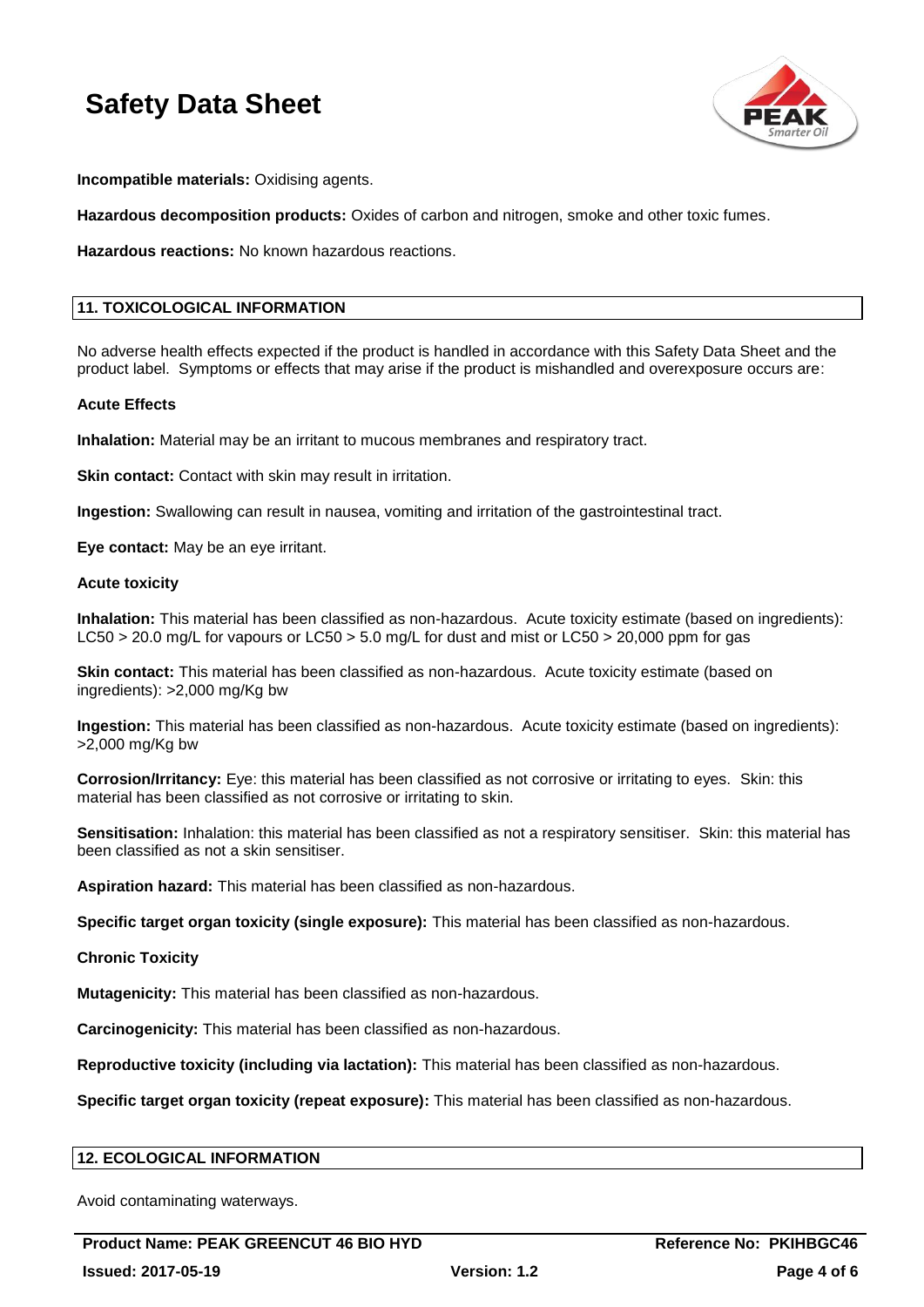

**Acute aquatic hazard:** This material has been classified as non-hazardous. Acute toxicity estimate (based on ingredients): >100 mg/L

**Long-term aquatic hazard:** This material has been classified as non-hazardous. Non-rapidly or rapidly degradable substance for which there are adequate chronic toxicity data available OR in the absence of chronic toxicity data, Acute toxicity estimate (based on ingredients): >100 mg/L, where the substance is not rapidly degradable and/or BCF  $<$  500 and/or log  $K_{ow}$   $<$  4.

**Ecotoxicity:** No information available.

**Persistence and degradability:** No information available.

**Bioaccumulative potential:** No information available.

**Mobility:** No information available.

## **13. DISPOSAL CONSIDERATIONS**

Persons conducting disposal, recycling or reclamation activities should ensure that appropriate personal protection equipment is used, see "Section 8. Exposure Controls and Personal Protection" of this SDS.

If possible material and its container should be recycled. If material or container cannot be recycled, dispose in accordance with local, regional, national and international Regulations.

#### **14. TRANSPORT INFORMATION**

#### **ROAD AND RAIL TRANSPORT**

Not classified as Dangerous Goods by the criteria of the "Australian Code for the Transport of Dangerous Goods by Road & Rail" and the "New Zealand NZS5433: Transport of Dangerous Goods on Land".

#### **MARINE TRANSPORT**

Not classified as Dangerous Goods by the criteria of the International Maritime Dangerous Goods Code (IMDG Code) for transport by sea.

#### **AIR TRANSPORT**

Not classified as Dangerous Goods by the criteria of the International Air Transport Association (IATA) Dangerous Goods Regulations for transport by air.

## **15. REGULATORY INFORMATION**

#### **This material is not subject to the following international agreements:**

Montreal Protocol (Ozone depleting substances) The Stockholm Convention (Persistent Organic Pollutants) The Rotterdam Convention (Prior Informed Consent) Basel Convention (Hazardous Waste) International Convention for the Prevention of Pollution from Ships (MARPOL)

## **This material/constituent(s) is covered by the following requirements:**

• All components of this product are listed on or exempt from the Australian Inventory of Chemical Substances (AICS).

• All components of this product are listed on or exempt from the New Zealand Inventory of Chemical (NZIoC).

## **HSNO Group Standard:** HSR002605 - Lubricants (Low Hazard) Group Standard